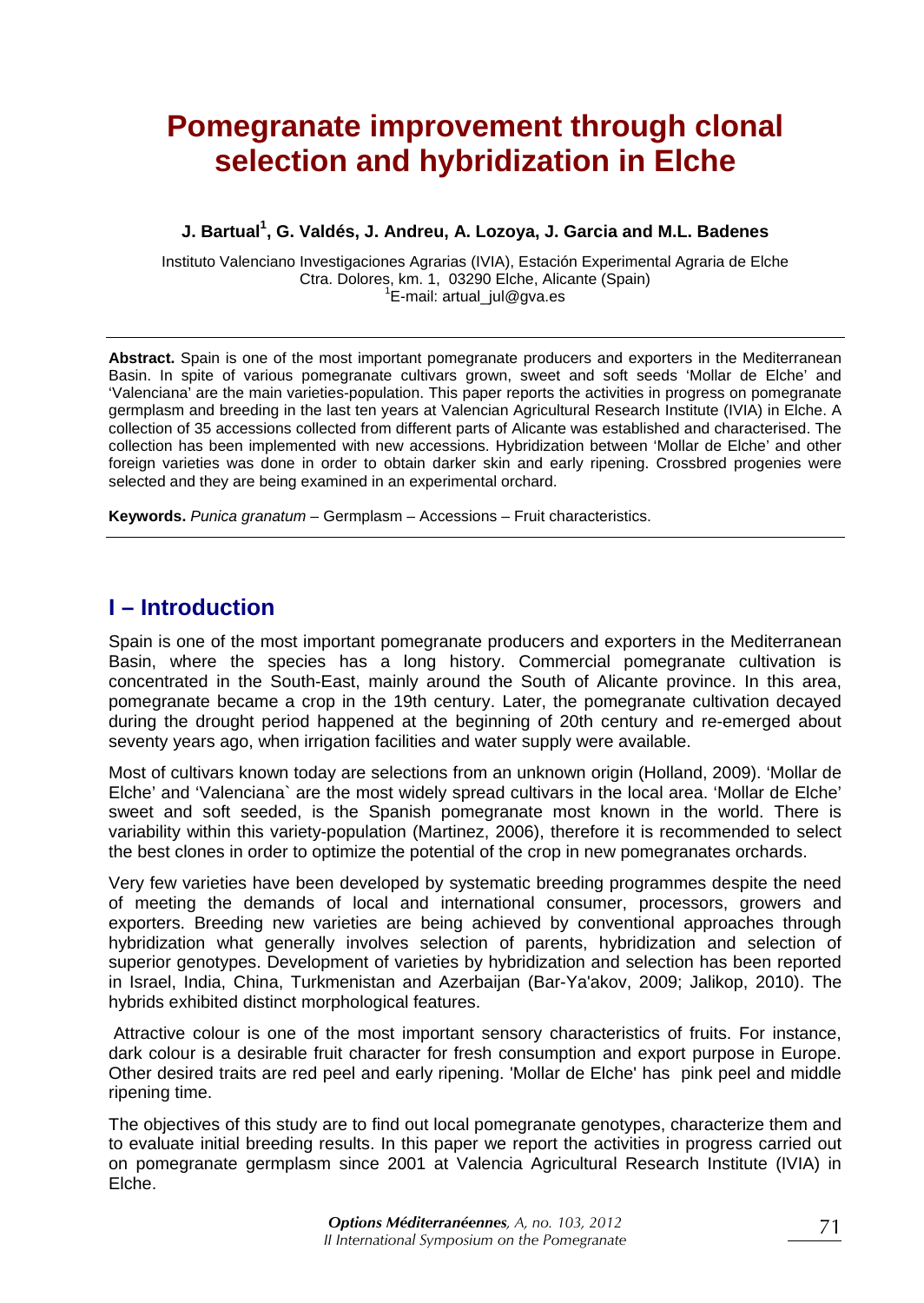## **II – Materials and methods**

Pomegranate accessions were selected from locally grown pomegranate trees found in commercial orchards in 2001. They were raised from cuttings and planted in an experimental orchard in Elche. New accessions have been collected up till now from Valencia, Murcia and Alicante. In addition to the local collection, 11 foreign introduced cultivars were planted. The climate in the South-East region of Spain is semi-arid, dry and hot in summer. Annual precipitation in Elche is less than 280 mm, mainly in October.

Pomological and morphological characteristics for these accessions were recorded. The variables measured were: thorniness, tree vigour, suckering tendency, leaf length, maximum width leaf, fruit weight (g), fruit equatorial diameter (mm), diameter of calyx (mm), total height of fruit without calyx (mm), skin colour, thickness of skin at equatorial area (mm), skin weight plus carpel endocarpic weight (g), seed length (mm), tegmen length (mm), seed width (mm), tegmen width (mm), seed weight (g), tegmen weight (g), seeds firmness (achenes), harvest maturity, eating quality and flavour were investigated. The pH, titrable acidity, and soluble solid content were measured. The pH measurements were performed using a pH-meter (GLP 21; Crison Ltd, Spain). Total titrable acidity (TA) was determined potentiometrically using 0.1 M NaOH to the end point of pH 8.1 and expressed as grams of citric acid per litre. The soluble solid content (SSC) was measured by refractive index as °Brix with an Atago N1 refractometer (Tokyo, Japan). The ratio, also known as the maturity index, was calculated as the relation between TSS and TA. Peel and juice colour measurements were determined using a Minolta CR-400 tristimulus colour spectrophotometer (Osaka, Japan) according to the CIELAB convention. Juice colour was performed in glass cells of 2 mm path length (CT-A22).

Fertilization is provided through the irrigation system. Trees are grown 4 m apart along the row and 4.5 m between the rows. Four clones per accession are planted.

#### **1. Breeding plot**

Following the characterization we selected cultivars for the establishment of a breeding project aimed to improve existing cultivars. Breeding began in 2002 with pollinations between parents with desirable phenotypes. Normal hermaphrodite type flower was effected for crossing purposes after emasculation of flowers shortly before anthesis. Inter-specific hybrids between 'Mollar' and 'Wonderful' were successfully developed. The seedlings are planted in a distance of 0.5 m from each other. The plot is irrigated from April to October. After examining the tree for at least two successive years, the non promising seedlings are discarded. Once a desirable plant is located it is propagated vegetatively by cuttings.

## **III – Results and discussion**

#### **1. Pomegranate accessions**

A collection of 35 accessions collected from Valencia, Murcia and Alicante was established and characterized. These accessions differ from each other by a diverse range of features such as fruit size, peel colour, aril colour, growth habit and yield The characterization resulted in 19 accessions from 'Mollar de Elche' , and 6 accessions from ´Valenciana' . The main traits of the selected types are shown in Table 1. CM49 was the most productive, CM55 has the darker colour arils and CM63 produced the biggest fruit size. Among the Mollar types, the average fruit weight was 330 g, fruit width was 87.25, total soluble solids 16.5%, and acidity 0.21. 'Valenciana' clone CV111 has lower weight tegmen/aril ratio.

A molecular genetic identification base on microsatellites markers is being in progress in order to fingerprint all the accessions.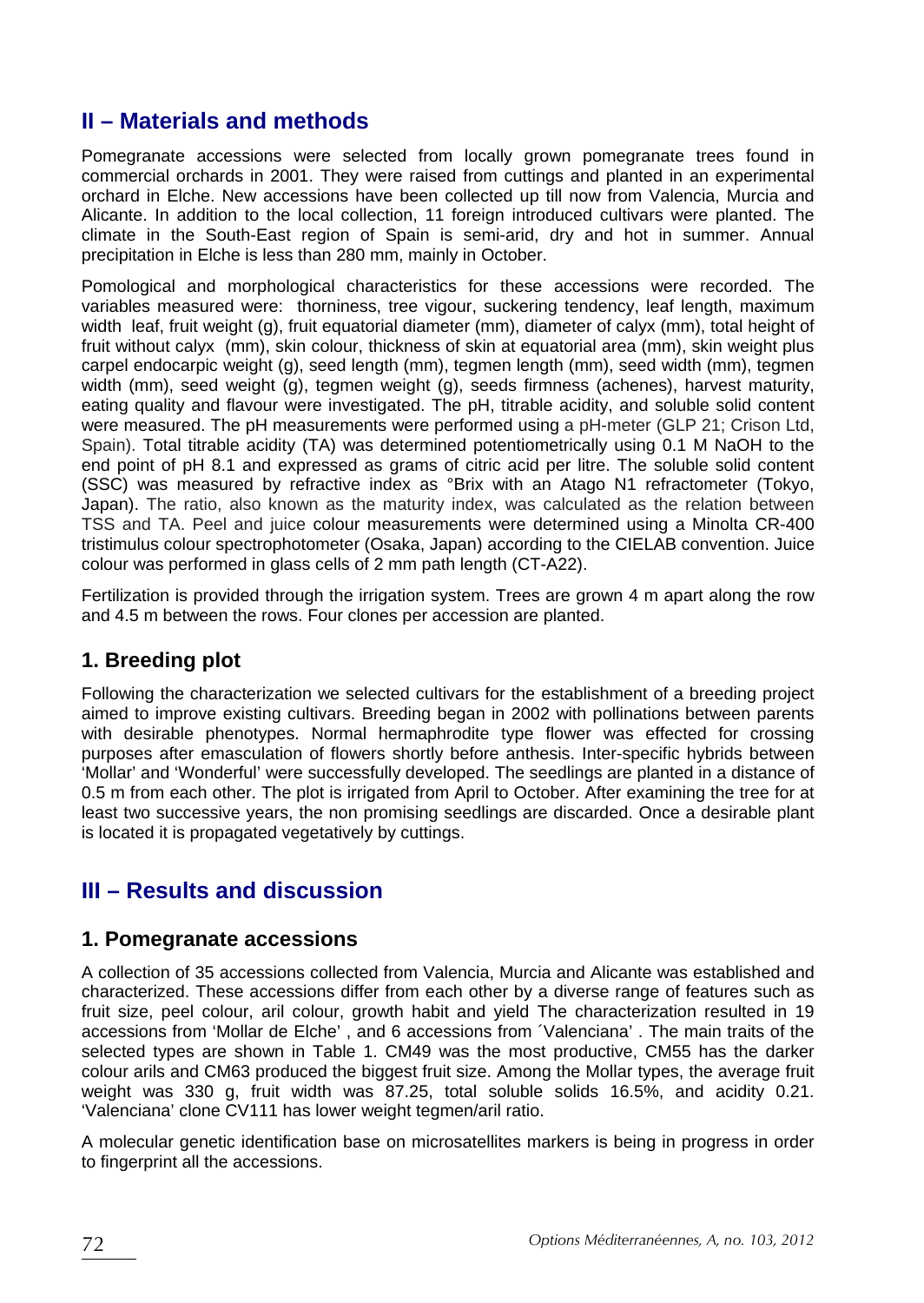| <b>Accessions</b> | Juice yield<br>$(g 100 g-1)$ | TSS (°Brix,<br>$20^{\circ}$ C) | TA (g citric acid<br>100 g' | IM<br>(TSS/TA) | рH   | <b>Fruit</b><br>weight (g) |
|-------------------|------------------------------|--------------------------------|-----------------------------|----------------|------|----------------------------|
| CM-63             | 37.37                        | 16.8                           | 0.20                        | 80.89          | 3.87 | 369.81                     |
| CM-55             | 37.23                        | 17.53                          | 0.19                        | 89.22          | 4.22 | 367.23                     |
| CM-49             | 38.56                        | 17.73                          | 0.21                        | 85.21          | 3.86 | 337.21                     |
| $V - 111$         | 42.13                        | 15.43                          | 0.20                        | 74.20          | 3.94 | 285.96                     |
| $V - 120$         | 40.37                        | 15.27                          | 0.28                        | 54.62          | 3.75 | 280.12                     |
| $V - 116$         | 39.46                        | 15.30                          | 0.21                        | 71.33          | 3.88 | 265.69                     |
| Wonderful         | 34.35                        | 16.55                          | 1.41                        | 11.73          | 3.28 | 324.86                     |

**Table 1. Juice yield, total soluble solids (TSS), titrable acidity (TA), index maturity ratio (IM) and pH from selected pomegranate accessions** 

### **2. Pomegranate improvement**

Breeding began in 2002 through crossing of selected genotypes. Hybridization between 'Mollar de Elche' selected genotypes and other foreign varieties was done in order to obtain sweet fruits, red arils but darker skin and to enlarge the ripening season. Although, sweet fruits with soft seeds, resistance to cracking and sunburn are also requested. Selection of appropriate parents from 'Mollar de Elche' accesions from our collection was done. Inter-specific hybrids between 'Mollar' and 'Wonderful' were successfully developed*.* The hybrids exhibited variability in colour, pH, maturity index and morphological features (Table 2) . Seedlings were classified as sweet, sweet-sour and sour, juicy and table fruit, soft and hard-seeded. A high degree of variation for fruit characters was observed. Into the progeny, 16% of fruits were sweet, 18% were soft tegmen, 76% were darker peel than Mollar, 78% were more red arils than Mollar and 6% had excellent eating quality. After data, from at least two successive years the non promising seedlings were discarded.

| <b>Accessions</b>   | Peel colour |       |         |                 |       |      | TSS   | TA   | <b>TSS/TA</b> |
|---------------------|-------------|-------|---------|-----------------|-------|------|-------|------|---------------|
|                     | CIEL*       | CIEa* | $CIEb*$ | $\mathcal{C}^*$ | $h^*$ |      |       |      |               |
| H7/26               | 40.28       | 32.41 | 10.86   | 34.18           | 18.53 | 2.94 | 14.57 | 0.39 | 37.04         |
| NH5/6               | 48.06       | 50.19 | 29.67   | 58.30           | 30.59 | 3.68 | 14.13 | 0.40 | 35.36         |
| NH <sub>6</sub> /9  | 58.70       | 44.27 | 25.99   | 51.34           | 30.42 | 3.35 | 14.97 | 0.53 | 28.25         |
| H <sub>2</sub> /19  | 49.13       | 49.20 | 27.93   | 56.57           | 29.58 | 3.29 | 12.87 | 0.55 | 23.57         |
| NH1/9               | 49.18       | 48.00 | 29.33   | 56.25           | 31.43 | 3.38 | 13.37 | 0.53 | 25.23         |
| <b>NH4/7</b>        | 56.14       | 41.32 | 27.95   | 49.89           | 34.08 | 3.55 | 12.90 | 0.51 | 25.12         |
| H10/29              | 39.77       | 43.85 | 20.55   | 48.43           | 25.11 | 2.96 | 13.07 | 0.39 | 33.50         |
| NH1/5               | 46.54       | 52.24 | 27.46   | 59.02           | 27.73 | 3.18 | 14.90 | 0.44 | 34.21         |
| H <sub>1</sub> /18  | 43.96       | 50.46 | 29.48   | 58.44           | 30.29 | 3.77 | 12.87 | 0.28 | 46.03         |
| H <sub>10</sub> /18 | 49.28       | 52.14 | 26.02   | 58.27           | 26.52 | 2.91 | 13.80 | 0.42 | 33.17         |
| H <sub>10</sub> /33 | 42.74       | 50.64 | 27.40   | 57.58           | 28.42 | 3.05 | 13.10 | 0.39 | 33.31         |
| Mollar              | 64.97       | 23.96 | 31.71   | 39.74           | 52.93 | 3.87 | 16.66 | 0.21 | 80.11         |
| Wonderful           | 54.11       | 36.23 | 29.76   | 46.89           | 39.40 | 3.28 | 16.55 | 1.41 | 11.73         |

**Table 2. Peel colour values (L\*,a\*,b\*,Chroma, Hue angle), pH, total soluble solids (TSS), titrable acidity (TA) and ratio (TSS/TA) from selected pomegranate Mollar x Wonderful hybrids**